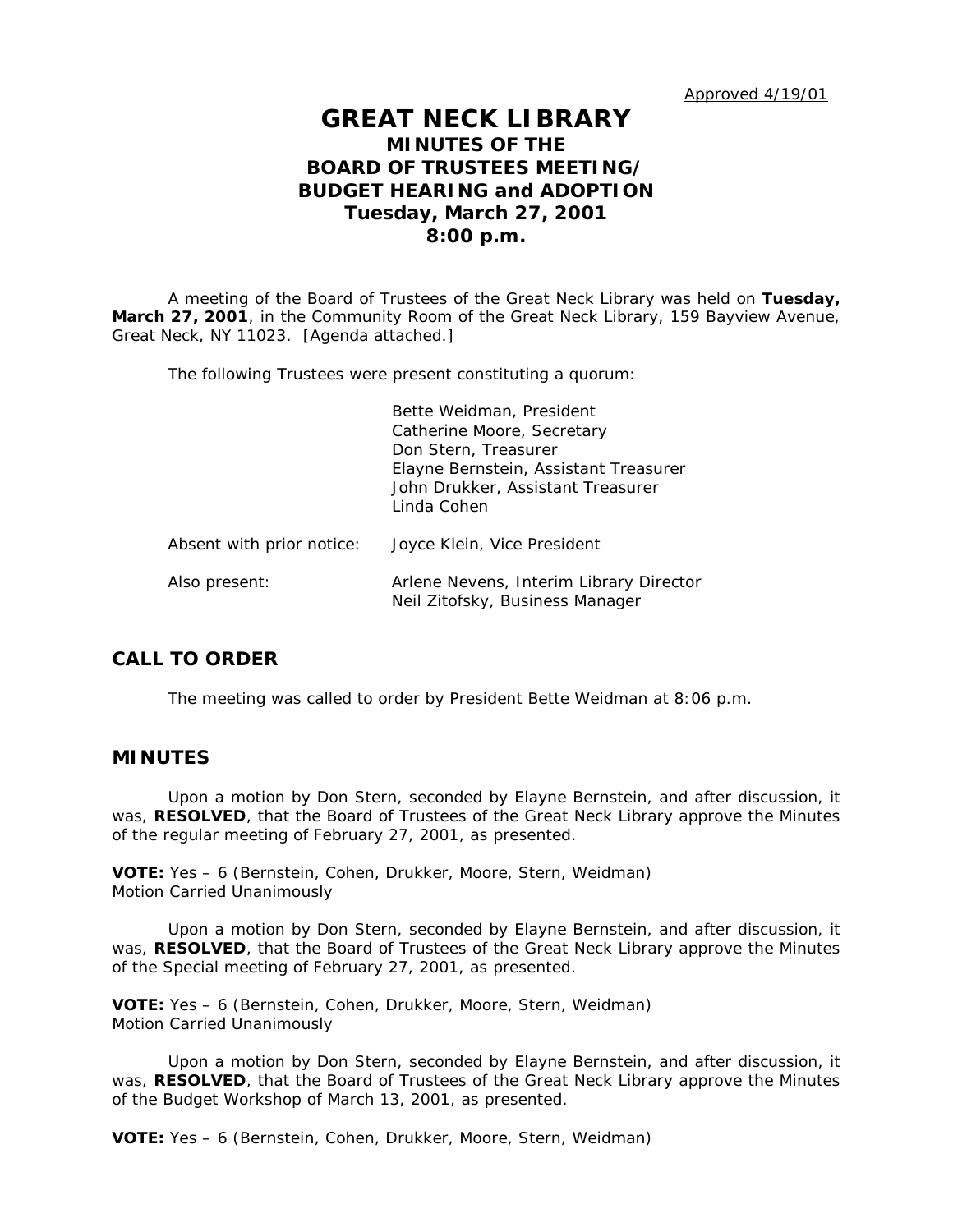*Motion Carried Unanimously*

Upon a motion by Don Stern, seconded by John Drukker, and after discussion, it was, **RESOLVED**, that the Board of Trustees of the Great Neck Library approve the Minutes of the public Budget Hearing of March 20, 2001, as presented.

**VOTE:** Yes – 6 (Bernstein, Cohen, Drukker, Moore, Stern, Weidman) *Motion Carried Unanimously*

# **TREASURER'S REPORT**

During the month of February, 2001, revenue received was \$913,406.41. Total expenses were \$525,368.08.

At the close of business, February 28, 2001, total operating fund holdings were \$2,157,697.64, which were on deposit at HSBC and The Bank of New York, and in Petty Cash funds at Main and the Branches. This compares to a February 28, 2000, balance of \$2,036,465.43.

Additionally, the balance of the Main Building and Special Services fund was \$1,121,062.73; the Automated Library fund was \$125,620.94; the Restricted Gift fund was \$43,308.30; the Branch and Special Services fund was \$121,746.74. These funds totaled \$1,411,738.71 on February 28, 2001. The February 28, 2000, total was \$1,434,652.88.

Upon a motion by Don Stern, seconded by Elayne Bernstein, and after discussion, it was, **RESOLVED,** that the Board of Trustees of the Great Neck Library, accept the March 27, 2001, Treasurer's Report with the Personnel Changes of February 24, 2001, through March 27, 2001.

Public Comment: Marietta DiCamillo

**VOTE:** Yes – 6 (Bernstein, Cohen, Drukker, Moore, Stern, Weidman) *Motion Carried Unanimously*

Upon a motion by Don Stern, seconded by Catherine Moore, and after discussion, it was, **RESOLVED,** that the Board of Trustees of the Great Neck Library authorize the Treasurer to pay the persons named in the Check Register dated February 24, 2001, through March 20, 2001, Paid-Checks numbered 21820 through 21902, and To-Be-Paid Checks numbered 21903 through 22029, the sums set against their respective names, amounting in the aggregate to \$160,436.66.

Public Comment: Marietta DiCamillo

**VOTE:** Yes – 6 (Bernstein, Cohen, Drukker, Moore, Stern, Weidman) *Motion Carried Unanimously*

# **PRESENTATION OF THE 2000 AUDIT BY GRABER & CO.**

Henry Graber, of Graber & Co., presented the audit for the year ending December 2000. He was assisted by Don Fischer [copy of audit attached]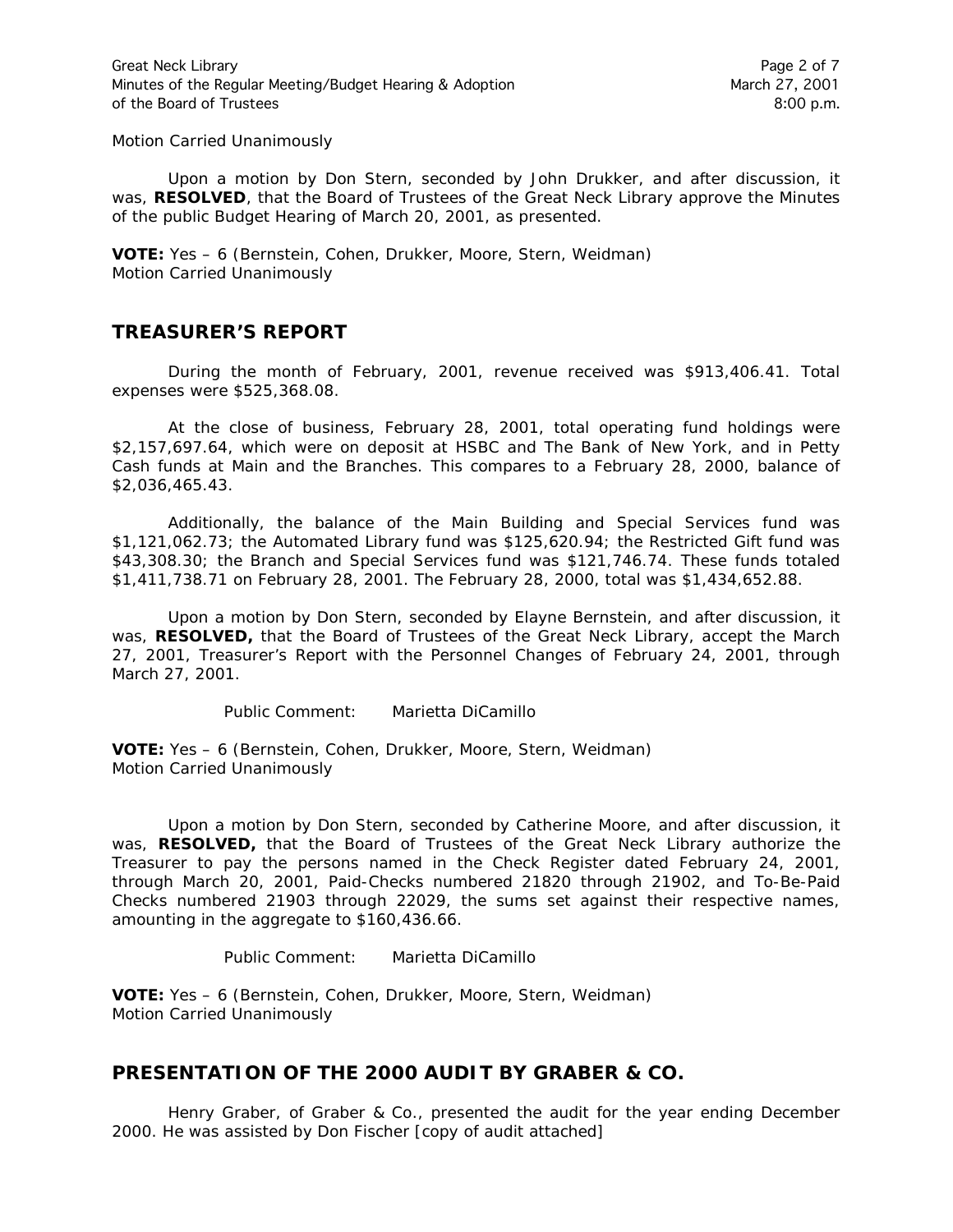Upon a motion by John Drukker, seconded by Linda Cohen, and after discussion, it was, **RESOLVED,** that the Board of Trustees of the Great Neck Library, accept the Auditor's report for the year ending December 31, 2000, as presented.

Public Comment: Karen Rubin, Marietta DiCamillo, Marianna Wohlgemuth

[Henry Graber and Don Fischer left the meeting at 8:40 p.m.]

**VOTE:** Yes – 6 (Bernstein, Cohen, Drukker, Moore, Stern, Weidman) *Motion Carried Unanimously*

# **REPORTS**

Director's Report (attached hereto)

Public Comment: Karen Rubin

Policy/Bylaws Committee

The newly-revised Board Policy Manual had some inconsistencies which were submitted to the Policy/Bylaws Committee by Interim Library Director Arlene Nevens.

Upon a motion by Elayne Bernstein, seconded by Linda Cohen, and after discussion, it was, **RESOLVED,** that the Board of Trustees approve the attached changes to the Great Neck Library Policy Manual, specifically regarding sections 200-10, 200-30, 300-10, 300-20, 300-40, 600-10, 700-70, 800-10, 1100.

> Public Comment: Marietta DiCamillo, Mischa Schwartz, Mimi Hirschmann, JoAnn Farley, Marianna Wohlgemuth

**VOTE:** Yes – 6 (Bernstein, Cohen, Drukker, Moore, Stern, Weidman) *Motion Carried Unanimously*

# Nominating Committee

William Morrill, chair of the Nominating Committee, resigned from the Nominating Committee effective March 13, 2001.

According to the Bylaws, Section 100-10 (VIII F): *All vacancies on the Nominating Committee, whether caused by resignation, death, loss of eligibility or otherwise, may be filled by the Board of Trustees. A member thus elected to fill any vacancy shall hold office for the unexpired term of his/her predecessor or until his/her successor is elected.* The individual elected would serve until January 2002.

Interim Director Arlene Nevens reported that unofficial minutes of the March 13, 2001, meeting of the Nominating Committee, were received. John Brickman was the new chair of the Nominating Committee, and Carol Mitch, Secretary. Tentative meeting dates were set for May through October, 2001. She informed the Board that if the Board should make an appointment to replace William Morrill on the Nominating Committee at its April 19<sup>th</sup> meeting, then the Nominating Committee could begin its deliberations.

Public Comment: JoAnn Farley, Marianna Wohlgemuth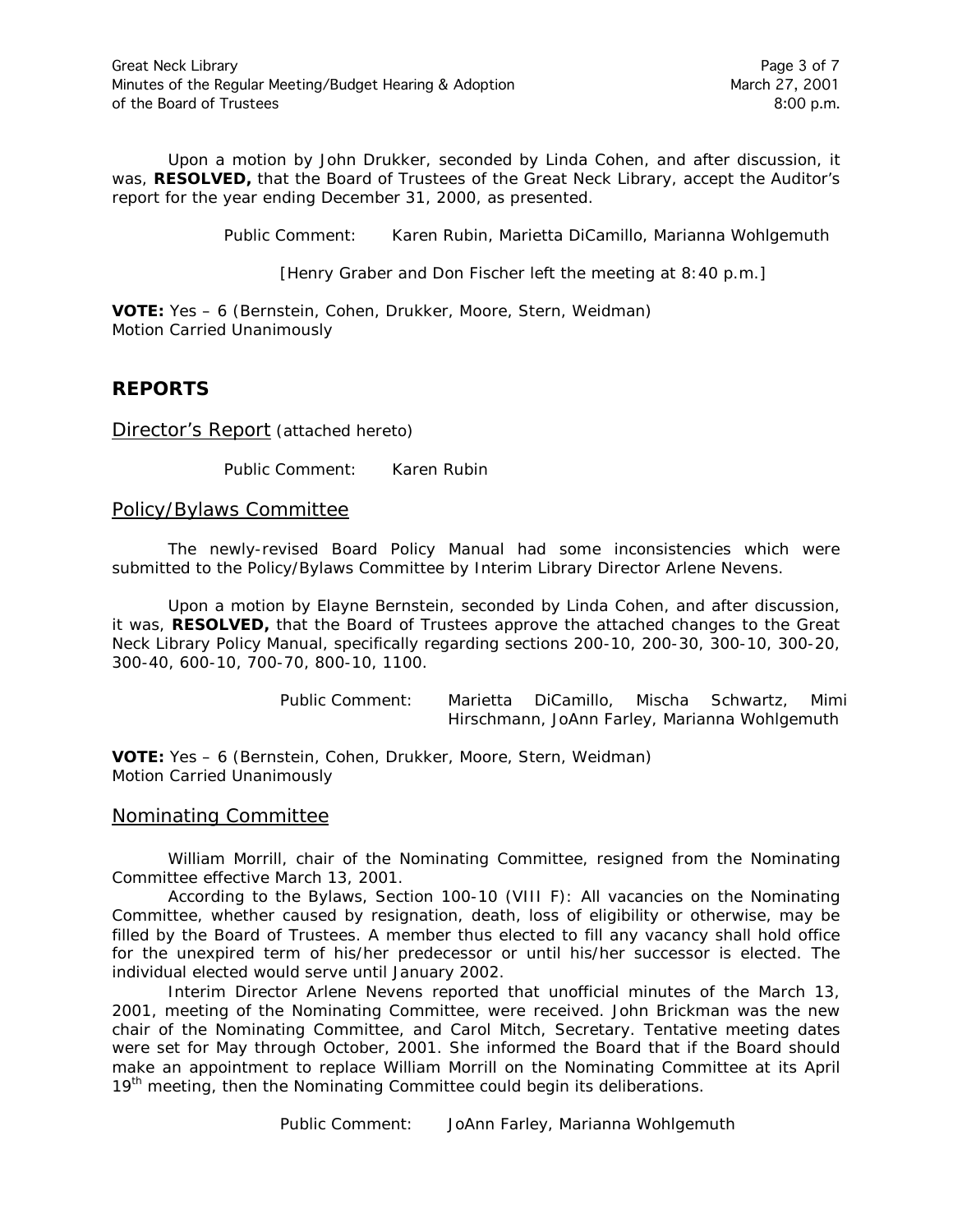# **OLD BUSINESS**

#### Landscaping Contract

Upon a motion by John Drukker, seconded by Elayne Bernstein, and after discussion, it was, **RESOLVED,** that the Board of Trustees of the Great Neck Library authorize the execution of a landscaping contract with U. Arias Corp., Landscaping for the season beginning April 1, 2001, at a total cost not to exceed \$8,000, to be charged to the Landscaping budget line.

Public Comment: Marietta DiCamillo, JoAnn Farley

**VOTE:** Yes – 6 (Bernstein, Cohen, Drukker, Moore, Stern, Weidman) *Motion Carried Unanimously*

#### Legal Counsel

Interim Library Director reminded the Board that the agreement with legal counsel William Cullen was due to expire at the end of March 2001. Since the Library was in the middle of staff contract negotiations, legal counsel should be retained on a month-to-month basis.

Upon a motion by Bette Weidman, seconded by Catherine Moore**,** and after discussion, it was, **RESOLVED,** that the Board of Trustees of the Great Neck Library authorize the continuation of William Cullen as the Library's Legal Counsel at the same rate of pay, on a month-to-month basis, until the conclusion of the current negotiations with the Staff Association, and then proceed at that point to re-evaluate counsel.

Public Comment: Mischa Schwartz

**VOTE:** Yes – 6 (Bernstein, Cohen, Drukker, Moore, Stern, Weidman) *Motion Carried Unanimously*

# **NEW BUSINESS**

### Long Island Library Conference

Upon a motion by Elayne Bernstein, seconded by Linda Cohen**,** and after discussion, it was, **RESOLVED,** that the Board of Trustees of the Great Neck Library authorize the attendance of up to 10 members of staff at the Long Island Library Conference to be held May 9, 2001, at the Huntington Town House, at a maximum reimbursement of \$35 per attendee, with funds to come from the Conference and Meeting budget line.

Public Comment: Mischa Schwartz

**VOTE:** Yes – 6 (Bernstein, Cohen, Drukker, Moore, Stern, Weidman) *Motion Carried Unanimously* Iranian Advisory Committee